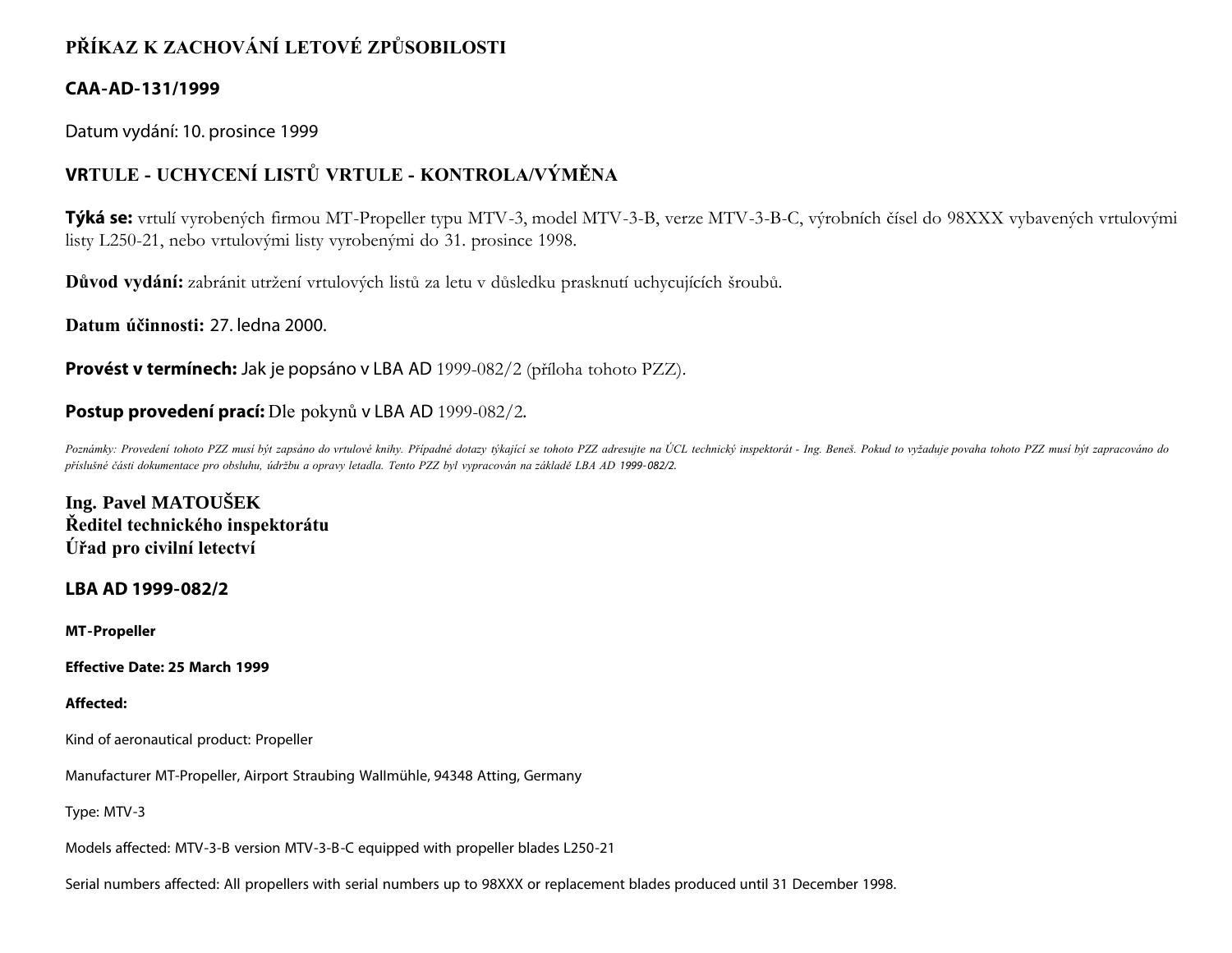German Type Certificate No.: 32.130/54

#### **Subject:**

Propeller blades, inspection of the torque and if applicable, replacement of the blade root lag screws.

#### **Reason:**

Because of the extremely high loads during some aerobatic manoeuvres on the affected propellers in combination with insufficient torque of the lag screws It Is possible, that blade root lag screws fail. Broken lag screws were found occasionally during tear down inspections of the above mentioned propellers. The actions specified by this AD are intended to prevent a blade separation in flight, which can result in loss of control of the aircraft.

#### **Action:**

The following actions are required by this Airworthiness Directive:

1. The torque of the lag screws must be checked on the affected blades per overhaul manual E-220. A minimum torque of 88Nm (64 ftlb) has to be applied.

2. It lag screws with insufficient torque or broken lag screws are found, all lag screws must be replaced with new lag screws according the Service Bulletin of the manufacturer.

3. If no lag screws with insufficient torque or no broken lag screws are found the inspection must be repeated every 100 flying hours or every 12 month. This inspections is no longer required If new lag screws are Installed.

#### Notes:

a. All necessary actions must be performed on the basis of the mentioned Service Bulletin of the manufacturer.

b. The inspection must be performed by an approved repair station or the manufacturer. An entry in the propeller log book is required.

c. Replacement of lag screws must be performed by the manufacturer or a repair station, authorized by the manufacturer.

d. New lag screws MT-Propeller P/N A-983-85 can easily be identified by a hexagonal head.

### **Compliance:**

Before the next flight, if unusual vibrations appear which can not be eliminated by dynamic balancing, or if cracks are visible in the transition area blade ferrule to blade shank or if shrinking marks are visible in the blade shank area.

Otherwise within the next 50 flying hours or until May 31,1998.

### **Technical publication of the manufacturer:**

MT-Propeller Service Bulletin No.17A dated 05 March 1999. This Service Bulletin becomes herewith part of this AD and can be obtained from:

MT-Propeller

#### Airport Straubing WaIImühle